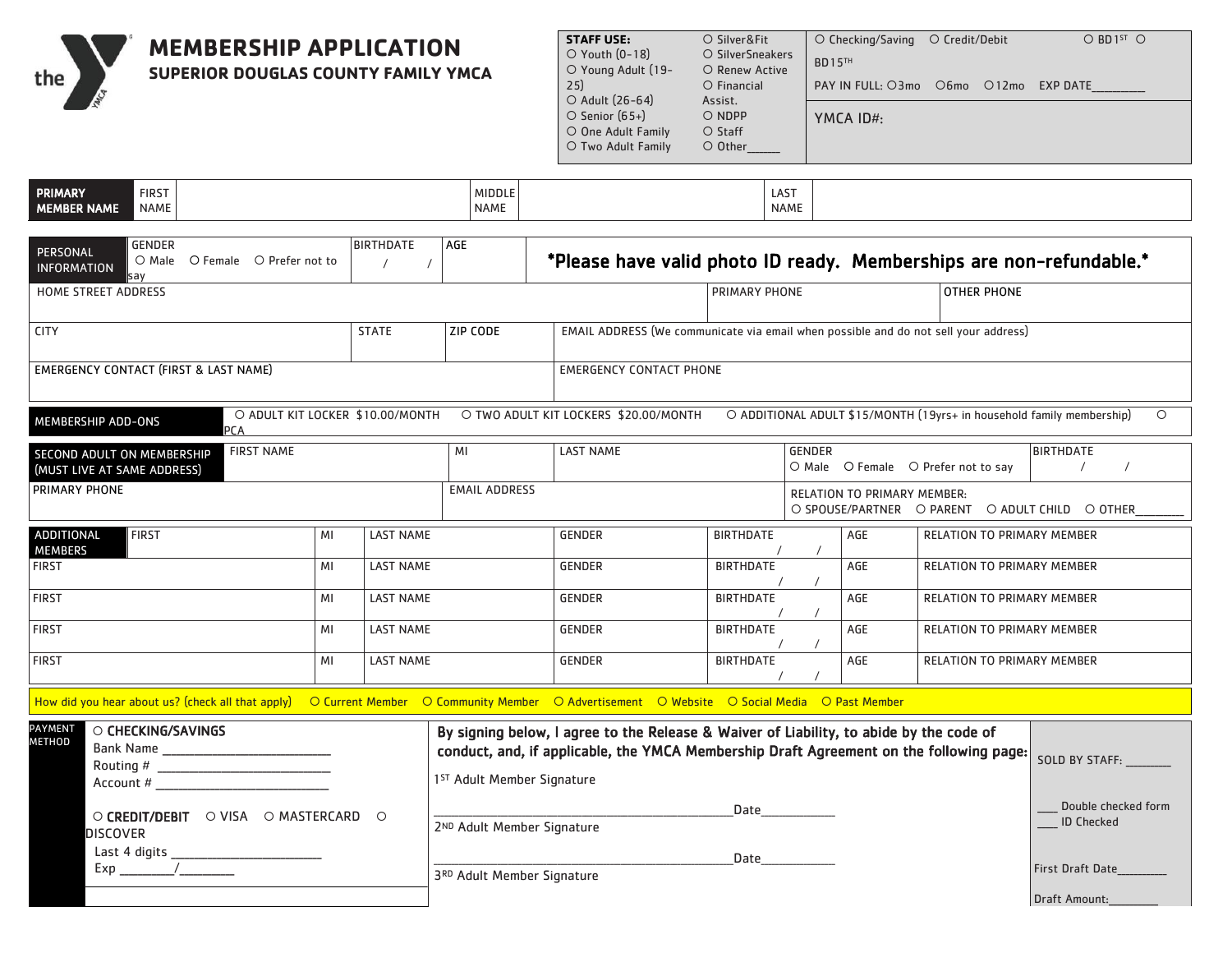

We require a 15 day written notice prior to bank draft date.

\_\_\_\_\_\_\_\_\_\_\_\_\_\_\_\_\_\_\_\_\_\_\_\_\_\_\_\_\_\_\_\_\_\_\_\_\_\_\_\_\_\_\_\_\_\_\_\_\_\_\_\_\_\_\_\_\_\_\_\_\_\_\_\_\_\_\_\_\_\_\_\_\_\_\_\_\_\_\_\_\_\_\_\_\_Date\_\_\_\_\_\_\_\_\_\_\_\_\_\_\_\_\_\_\_\_

## **SUPERIOR DOUGLAS COUNTY FAMILY YMCA MEMBERSHIP RELEASE AND WAIVER OF LIABILITY AGREEMENT**

The YMCA conducts regular sex offender screenings on all members, participants and guests. If a sex offender match occurs, the YMCA reserves the right to cancel membership, end program participation, and remove visitation access.

I give permission to the Superior Douglas County Family YMCA to use, without limitation or obligation, photographs, film footage, or tape recordings which may include my or my family's image(s) or voice(s) for purposes of promotion or interpreting Y programs without expectation of any reimbursement in connection with its use.

The Superior Douglas County Family YMCA participates in the YMCA Nationwide Membership Program which allows member access, at no charge, to other participating YMCAs. By participating in the YMCA Nationwide Membership Program, I agree to release the National Council of Young Men's Christian Associations of the United States of America, and its dependent and autonomous member associations in the United States and Puerto Rico, from claims of negligence for bodily injury or death in connection with the use of YMCA facilities, and from any liability for other claims, including loss of property, to the fullest extent of the law.

I agree that the YMCA shall not be liable for any personal injuries or losses sustained by me or anyone on my membership while on any YMCA premises, or as a result of any YMCA sponsored activities. I further agree to indemnify and hold harmless the YMCA from any claims or demands arising out of any such injuries or losses.

## **SUPERIOR DOUGLAS COUNTY FAMILY YMCA CODE OF CONDUCT**

The Superior Douglas County Family YMCA is committed to providing a safe and comfortable environment for all Members and Guests. To promote safety and comfort for all, we ask individuals to act appropriately at all times when they are in the YMCA facilities or participating in YMCA Programs. We expect all persons using the YMCA to behave in a mature and responsible way and to respect the rights and dignity of others. Our Code of Conduct for Members and Guests does not permit language or any action that can hurt or intimidate another person. This includes:

- Angry or vulgar language including swearing, name-calling, or shouting.
- Physical contact with another person in any angry or threatening way.
- Any demonstration of sexual activity or sexual contact with another person.
- Harassment or intimidation by words, gestures, and body language.
- Theft or behavior that results in destruction of property.
- Carrying or concealing any weapons, devices, or objects that may be used as weapons.
- Using, possessing, or being under the influence of illegal chemicals or alcohol on YMCA property or at YMCA sponsored programs.
- Any other conduct of an inappropriate, threatening, or offensive nature.

Members and guests are encouraged to be responsible for their personal comfort and safety. Any person who is feeling threatened should immediately make it known to the respondent that the behavior is unwelcome. If a member or guest feels uncomfortable in confronting the person directly, they should report the behavior to a staff person immediately. YMCA staff will investigate all reported incidents. Any violation of this Code of Conduct may result in suspension or termination of YMCA membership and/or participation. The Superior Douglas County Family YMCA reserves the right to deny membership, guest, and program privileges. Any loss of privileges at the Superior Douglas County Family YMCA will be matched at the Duluth Area Family YMCA.

## **YMCA MEMBERSHIP DRAFT AGREEMENT**

- 1. Membership dues are non-refundable and are drafted/withdrawn on either the 1st or the 15th of each month. Membership rates are subject to increase. Rate increases will be posted at least 30 days in advance.
- 2. Returned Payment/NSF (non-sufficient funds) policy: I am responsible to reimburse the Y for any returned payments plus a \$20 service charge. If two insufficient funds are received in any 6-month period, I will no longer be able to pay by bank draft and I must make other arrangements. The Y has the right to terminate my membership due to an unpaid returned payment/NSF notice if not paid within 15 days of bank draft.
- 3. Y Membership is a continuous membership plan and will remain in effect until either a Cancellation Form OR Freeze Form has been received or the membership is terminated by the Y due to unpaid non-sufficient funds. We request a 15-day written notice prior to your bank draft date for any membership changes (cancellation, membership type, freeze, banking, etc.).
- 4. I understand that I am responsible for monitoring my own bank account and in the event a draft is not stopped when requested, the Y will only reimburse for one month.